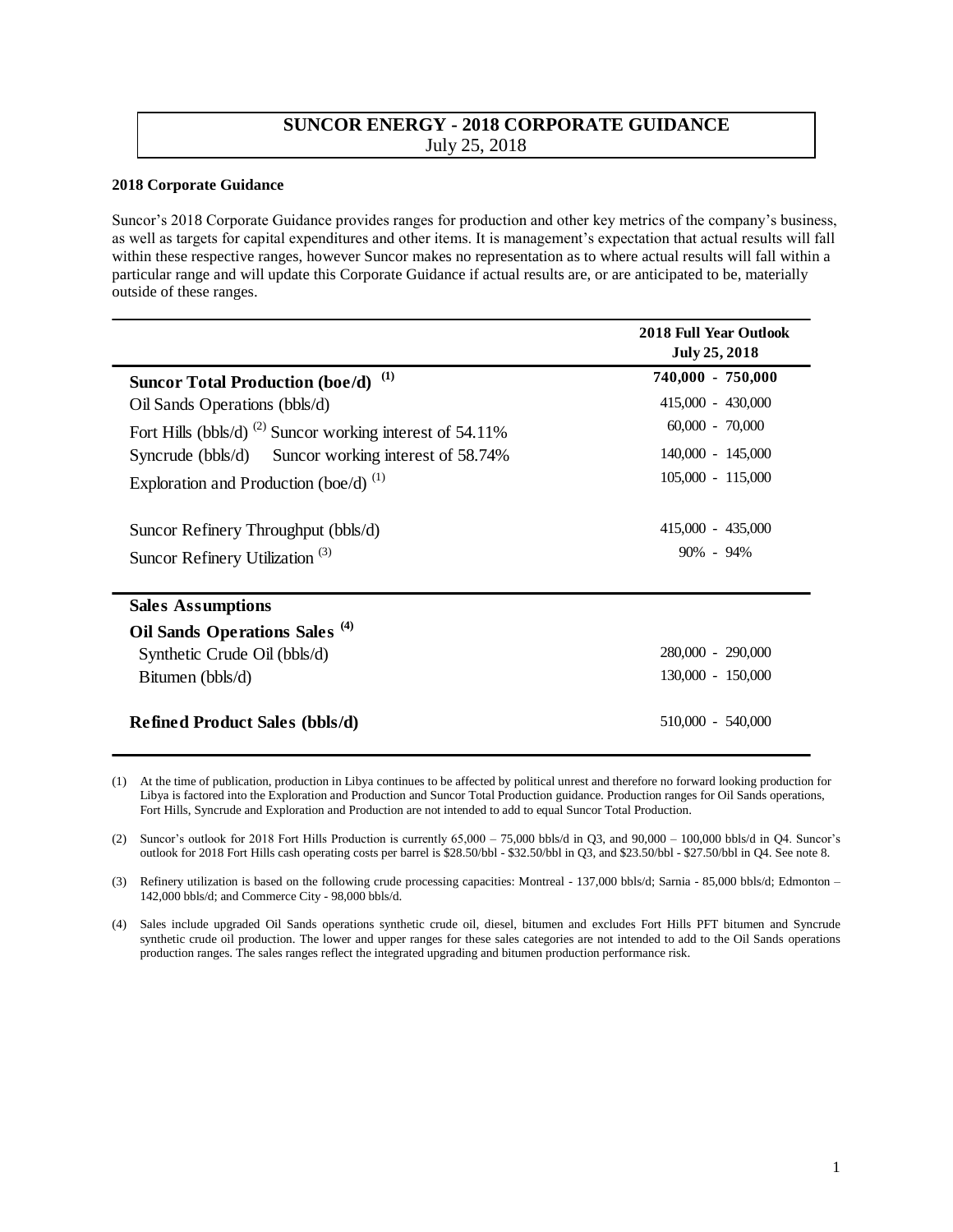|  | Capital Expenditures (C\$ millions) <sup>(5)</sup> |  |  |  |
|--|----------------------------------------------------|--|--|--|
|--|----------------------------------------------------|--|--|--|

|                                                                   | 2018 Full Year Outlook | % Growth               |  |
|-------------------------------------------------------------------|------------------------|------------------------|--|
|                                                                   | July 25, 2018          | Capital <sup>(6)</sup> |  |
| Upstream                                                          | $4,300 - 4,500$        | 33%                    |  |
| Downstream                                                        | $850 - 900$            | 0%                     |  |
| Corporate                                                         | $50 - 100$             | 0%                     |  |
| <b>Total</b>                                                      | $5,200 - 5,500$        | 27%                    |  |
|                                                                   |                        | 2018 Full Year Outlook |  |
|                                                                   |                        | July 25, 2018          |  |
| <b>Other Information</b>                                          |                        |                        |  |
| Oil Sands Operations Cash Operating Costs (\$/bbl) <sup>(7)</sup> | \$23.00                | $-$ \$26.00            |  |
| Fort Hills Cash Operating Costs (\$/bbl) <sup>(2)(8)</sup>        | $$28.50$ - \$32.50     |                        |  |
| Syncrude Cash Operating Costs (\$/bbl) <sup>(9)</sup>             | $$44.50$ - \$47.50     |                        |  |
| Current Income Taxes (C\$ millions)                               | $$1,700$ - \$2,000     |                        |  |
| Canadian Tax Rate (effective)                                     | 27% - 28%              |                        |  |
| US Tax Rate (effective)                                           | 23% - 24%              |                        |  |
| UK Tax Rate (effective)                                           | 37% - 42%              |                        |  |
| Average Corporate Interest Rate                                   | 5% - 6%                |                        |  |
| Oil Sands Operations Crown Royalties <sup>(10)</sup>              | 3% - 5%                |                        |  |
| Fort Hills Crown Royalties <sup>(10)</sup>                        | 3% - 5%                |                        |  |
| Syncrude Crown Royalties <sup>(10)</sup>                          | $3\% - 6\%$            |                        |  |
| East Coast Canada Royalties <sup>(10)</sup>                       | 17% - 21%              |                        |  |
| <b>Business Environment</b> (11)                                  |                        |                        |  |
| Oil Prices - Brent, Sullom Voe (\$US/bbl)                         |                        | \$72.00                |  |
| WTI, Cushing (\$US/bbl)                                           |                        | \$66.00                |  |
| WCS, Hardisty (\$US/bbl)                                          |                        | \$44.00                |  |
| Refining Margin - NY Harbor 3-2-1 crack (\$US/bbl)                |                        | \$18.00                |  |
| Natural Gas Price - AECO - C (\$CAD/GJ)                           |                        | \$1.50                 |  |
| Exchange Rate (CADUSD)                                            |                        | 0.77                   |  |

(5) Capital expenditures exclude capitalized interest of approximately \$170 million.

(6) Balance of capital expenditures represents sustaining capital. For definitions of growth and sustaining capital expenditures, see the Capital Investment Update section of Suncor's Management's Discussion and Analysis dated July 25, 2018 (the "MD&A").

- (7) Oil Sands operations cash operating costs, which exclude Fort Hills and Syncrude, are based on the following assumptions: production volumes, sales mix, and average natural gas prices as described in the tables above. Oil Sands operations cash operating costs per barrel is a non-GAAP financial measure. For more information on Oil Sands operations cash operating costs per barrel, see the Cash Operating Costs section in the Segment Results and Analysis – Oil Sands section of the MD&A. See also the Non-GAAP Financial Measures Advisory section of the MD&A. Both sections are incorporated by reference herein.
- (8) Fort Hills cash operating costs are based on the following assumptions: production volumes and average natural gas prices as described in the tables above. Fort Hills cash operating costs per barrel is a non-GAAP financial measure. For more information on Fort Hills cash operating costs per barrel, see the Cash Operating Costs section in the Segment Results and Analysis – Oil Sands section of the MD&A. See also the Non-GAAP Financial Measures Advisory section of the MD&A. Both sections are incorporated by reference herein.
- (9) Syncrude cash operating costs are based on the following assumptions: production volumes, sales mix, and average natural gas prices as described in the tables above. For more information on Syncrude cash operating costs per barrel, see the Cash Operating Costs section in the Segment Results and Analysis – Oil Sands section of the MD&A. See also the Non-GAAP Financial Measures Advisory section of the MD&A. Both sections are incorporated by reference herein. Users are cautioned that the Oil Sands operations cash operating costs per barrel, Syncrude cash operating costs per barrel and Fort Hills cash operating costs per barrel measures may not be fully comparable to one another or to similar information calculated by other entities due to differing operations.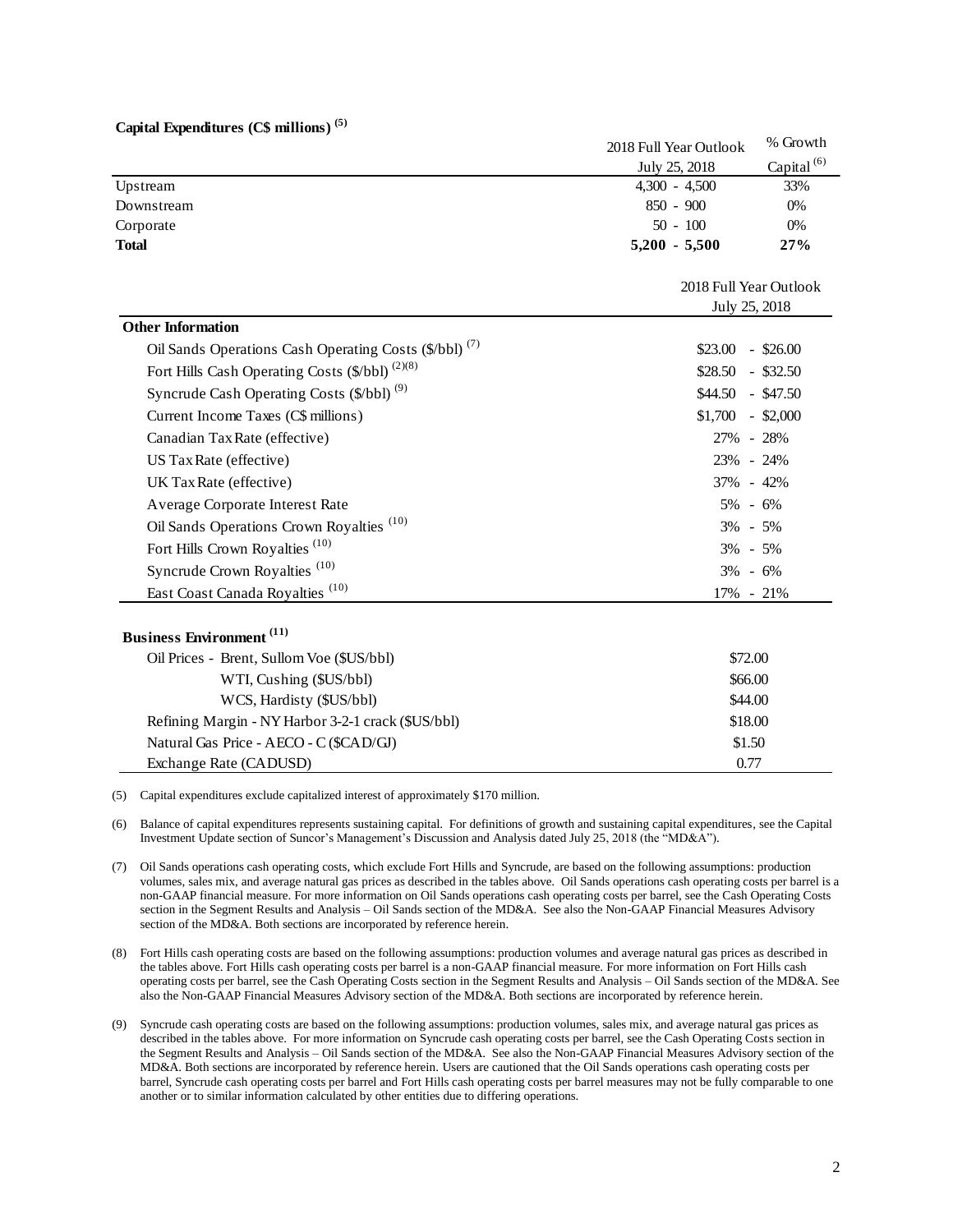## (10) Reflected as a percentage of gross revenue.

(11) Business environment outlook assumptions reflect average actual year to date realized prices plus forward curve pricing. These prices are not intended to be and should not be construed as the company's forecast.

Suncor's 2018 Full Year Outlook is comprised of forward-looking statements and information (collectively, "forward-looking statements"). All forward-looking statements for the 2018 fiscal year are based on Suncor's current expectations, estimates, projections and assumptions that were made by the company in light of its experience and its perception of historical trends including: expectations and assumptions concerning the accuracy of reserves and resources estimates; commodity prices and interest and foreign exchange rates; the performance of assets and equipment; capital efficiencies and cost-savings; applicable laws and government policies; future production rates; the sufficiency of budgeted capital expenditures in carrying out planned activities; the availability and cost of labour, services and infrastructure; the satisfaction by third parties of their obligations to Suncor; the execution of projects; and the receipt, in a timely manner, of regulatory and third-party approvals. Forward-looking statements are not guarantees of future performance and involve a number of risks and uncertainties, some that are similar to other oil and gas companies and some that are unique to our company. Suncor's actual results may differ materially from those expressed or implied by our forward-looking statements and you are cautioned not to place undue reliance on them.

Assumptions for the Oil Sands operations, Syncrude and Fort Hills 2018 production outlook include those relating to reliability and operational efficiency initiatives that the company expects will minimize unplanned maintenance in 2018. Assumptions for the Exploration and Production 2018 production outlook include those relating to reservoir performance, drilling results and facility reliability. Factors that could potentially impact Suncor's 2018 corporate guidance include, but are not limited to:

- Bitumen supply. Bitumen supply may be dependent on unplanned maintenance of mine equipment and extraction plants, bitumen ore grade quality, tailings storage and in situ reservoir performance.
- Third-party infrastructure. Production estimates could be negatively impacted by issues with third-party infrastructure, including pipeline or power disruptions, that may result in the apportionment of capacity, pipeline or third-party facility shutdowns, which would affect the company's ability to produce or market its crude oil.
- Performance of recently commissioned facilities or well pads. Production rates while new equipment is being brought into service are difficult to predict and can be impacted by unplanned maintenance.
- Unplanned maintenance. Production estimates could be negatively impacted if unplanned work is required at any of our mining, extraction, upgrading, in situ processing, refining, natural gas processing, pipeline, or offshore assets.
- Planned maintenance events. Production estimates, including production mix, could be negatively impacted if planned maintenance events are affected by unexpected events or are not executed effectively. The successful execution of maintenance and start-up of operations for offshore assets, in particular, may be impacted by harsh weather conditions, particularly in the winter season.
- Commodity prices. Declines in commodity prices may alter our production outlook and/or reduce our capital expenditure plans.
- Foreign operations. Suncor's foreign operations and related assets are subject to a number of political, economic and socio-economic risks.
- Project Ramp Up. Production estimates for Fort Hills and estimates of Fort Hills cash operating costs could be negatively impacted by delays in or unexpected events associated with the ramp up of production from the project.
- Syncrude Return to Normal Operations. Production estimates for Syncrude and estimates of Syncrude cash operating costs could be negatively impacted by delays in or unexpected events associated with the return to normal operations at Syncrude following the site-wide power disruption at the Syncrude Oil Sands facility on June 20.

Suncor's News Release dated July 25, 2018, the MD&A, and Suncor's most recently filed Annual Information Form, Form 40-F, Annual Report to Shareholders and other documents it files from time to time with securities regulatory authorities describe the risks, uncertainties, material assumptions and other factors that could influence actual results and such factors are incorporated herein by reference. Copies of these documents are available without